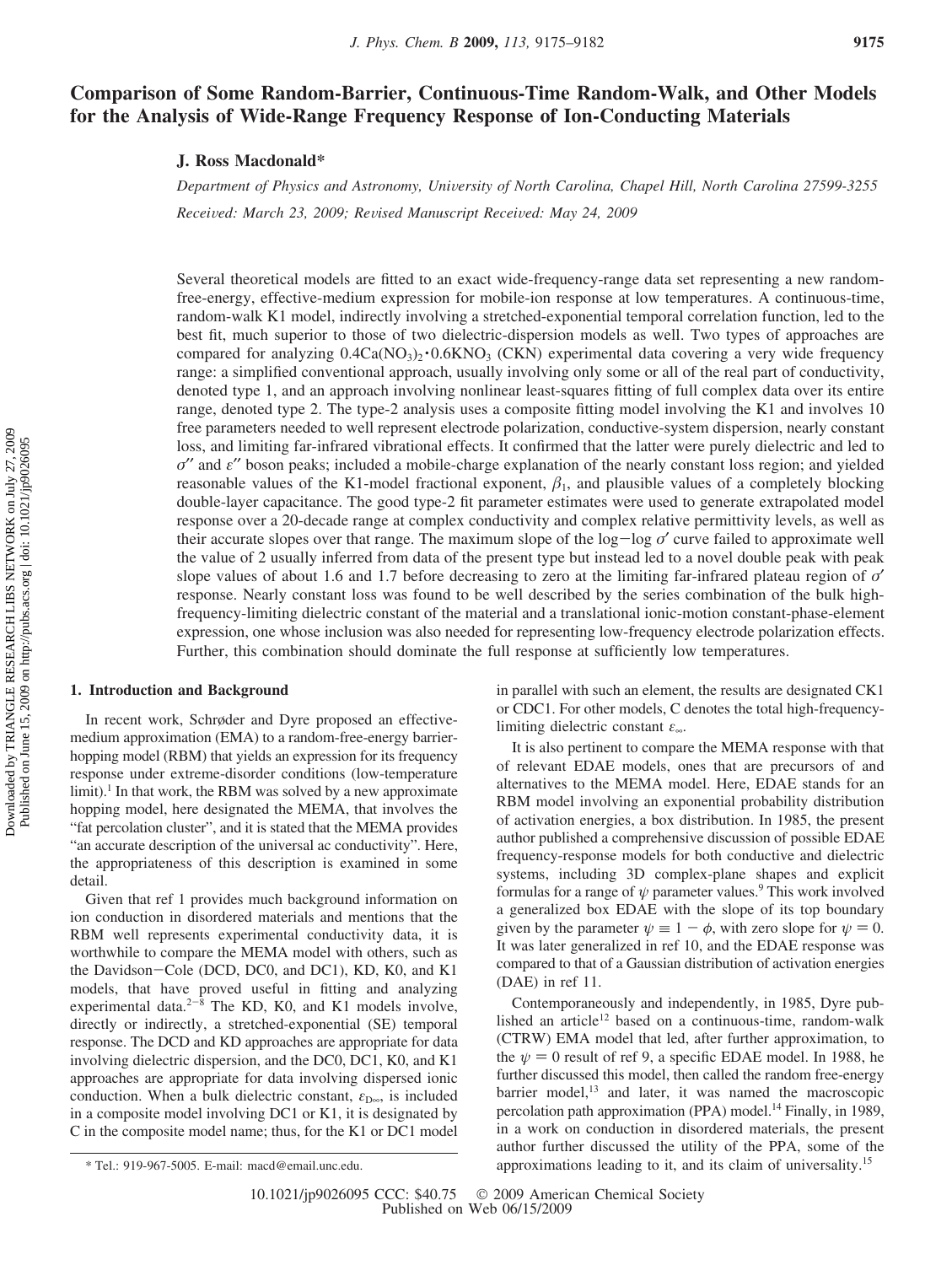**TABLE 1: LEVM CNLS Proportional-Weight Fits of a Normalized 1000-Point MEMA Data Set1 with Various Fitting Models***<sup>a</sup>*-*<sup>d</sup>*

|     |               |          |              |                       | fractional |                                                    |                      |                 | $\sigma^{\prime\prime}$ two |
|-----|---------------|----------|--------------|-----------------------|------------|----------------------------------------------------|----------------------|-----------------|-----------------------------|
| no. | model         | $100S_F$ | <b>PDRMS</b> | $\overline{\tau}_0$   | exponent   | $\mathcal{E}_{C1\infty}$ or $\mathcal{E}_{\infty}$ | $\Delta \varepsilon$ | $\varepsilon_0$ | slopes?; NFP                |
|     | EDAE-PPA      | 45.7     | 0.014        | 0.313                 | ιF         |                                                    |                      | 0.156E          | N:1                         |
|     | <b>EDAE</b>   | 32.9     | 0.014        | 0.511                 | 0.905      |                                                    |                      | 0.243           | N: 2                        |
|     | K1            | 12.1     | 0.007        | $3.23 \times 10^{-7}$ | 0.880      | $6.48 \times 10^{-3}$ C                            | 0.932C               | 0.939E          | Y:2                         |
| 4   | <b>RCKD</b>   | 20.5     | 0.036        | 7.61                  | 0.718      | $8.67 \times 10^{-3}$                              | 0.991                | lΕ              | Y: 3                        |
|     | <b>RCEDAE</b> | 19.2     | 0.032        | 22.2                  | 0.718      | $9.83 \times 10^{-3}$                              | 0.990                | 1 E             | N: 3                        |

*<sup>a</sup>* Here, the letters F, C, E, NFP, Y, and N stand for fixed, calculated, extrapolated, number of free parameters, yes, and no, respectively. *b* The normalized dc conductivity,  $\bar{\sigma}_0$ , is fixed at 1 for all fits. *c* Rows 1-3 are conductive-system fits, and rows 4 and 5 are dielectric-system fits. <sup>*d*</sup> The high-frequency-limiting exponent of *σ'* is unity for the PPA and MEMA models;  $\phi = 1 - \psi$  for the EDAE fits of rows 1, 2, and 5;  $\phi = 1 - \beta_1$  for row 3; and  $\phi = 1 - \beta_0$  for row 4, where  $\phi$  is a free EDAE slope parameter.

The above background discussion indicates that the original EDAE and its successors contain a lot of physics, but it should be mentioned that the Dyre derivation of the PPA model involves a somewhat different CTRW approach than the one of Scher and  $Lax^{16}$  that led to the specific K1 model.<sup>4,17</sup> The statement in ref 13 that the magnitude of the dc conductivity is usually quite wrong for the microscopic CTRW Scher-Lax model was earlier countered by them in ref 18, but it was not until 2002 that this model was generalized and shown to be made fully consistent by the addition of a high-frequency extension to it.<sup>17</sup> With the selection of a specific stretchedexponential temporal correlation function, it was then shown<sup>17</sup> to be isomorphic with a macroscopic K1 model of 1973.19 An important article that appeared in 1989 compared theoretically and experimentally most of the important analysis models for conducting materials then existing,<sup>20</sup> and this work and refs 1 and 14 provide detailed analyses of the physicochemical content of many of the various models still competing for status in this area.

In section 2, exact wide-frequency-range MEMA data are fitted by a variety of its precursor models, by the K1 model, and by two dielectric-system dispersive models. Section 3 compares the efficacy of a simplified model and of a full model for fitting supercooled calcium potassium nitrate (CKN) over a 15-decade frequency range. Section 3.1 defines the two types of models, designated type 1 and type 2, and discusses exact and approximate log-log frequency-response slopes and the disadvantages of log-log plots of data and model responses. Section 3.2 deals with the alternatives of fitting data with conducting-system or dielectric-system dispersed response models, and section 3.3 discusses the results of full fits of CKN data at two temperatures using composite conducting-system models that include the K1. Section 3.4 uses the results of section 3.3 to present extrapolated, 20-decade, complexconductivity frequency-response results for CKN at 342 K and their detailed slopes over the full range. Finally, section 3.5 compares and discusses various definitions for nearly constant loss as they apply to CKN.

#### **2. Comparison of Model Predictions**

The simplified  $\psi = 0$  EDAE response model, the PPA, can be written in normalized form as

$$
\sigma(\omega)/\sigma_0 \equiv \bar{\sigma} = i\bar{\omega}/\ln(1 + i\bar{\omega})\tag{1}
$$

where  $\sigma_0$  is the dc conductivity and  $\bar{\omega} \equiv \omega \tau_{\infty}$ . In ref 13, Dyre showed that the  $\sigma'(\omega)$  predictions of eq 1 fitted several different experimental data sets reasonably satisfactorily, and in ref 15, the PPA was well fitted by a K0 model. The new MEMA  $expression<sup>1</sup>$  is given in normalized form by

$$
\ln(\bar{\sigma}) = (i\bar{\omega}/\bar{\sigma})[1 + 2.66(i\bar{\omega}/\bar{\sigma})]^{-1/3}
$$
 (2)

where here,  $\bar{\omega} \equiv \omega \varepsilon \sqrt{\Delta \varepsilon / \sigma_0}$ , with  $\varepsilon_V$  as the permittivity of a vacuum.

It is noteworthy that both eqs 1 and 2 lead to fractionalexponent log-log slope values that reach unity at infinite frequency. At a finite specific frequency, it is the power-law slope at that frequency of a log-log representation of *<sup>σ</sup>*′(*ω*) or *σ*'( $\bar{\omega}$ ). For simplicity, log-log slopes will be called just slopes hereafter.

Even though the MEMA conductivity data<sup>1</sup> extend to a normalized frequency of  $10^{10}$ , transformation of the data to the dielectric level shows no finite-length high-frequency plateau for  $\varepsilon'(\bar{\omega})$ , although the magnitude of its slope continually decreases as the frequency increases. This suggests that the MEMA model might involve a nonzero *ε*<sup>∞</sup> value only in the infinite-frequency limit. Nevertheless, fitting this set with other models that include a nonzero *ε*<sup>∞</sup> value (represented by the letter C in the model name or an intrinsic part of the K1 model) leads to appreciably better fits than those without it. In the K1 model, a purely ionic effective dielectric quantity,  $\varepsilon_{C1\infty}$ , is present and is calculated from fit estimates of  $\sigma_0$  and the mean value of the K1 characteristic relaxation time,  $\tau_0$ <sup>4,17</sup>

Table 1 summarizes the results of full complex-nonlinearleast-squares (CNLS) fits with proportional weighting, using the  $LEVM$  computer program, $21$  of the MEMA data at the conductivity level for several different models. Not included are fit results for the CDC0 Davidson-Cole model and the CK0 model because these models led to fits as poor as or worse than that of the PPA model. Although no closed-form mathematical expression is available for the K1 model except for some values of its fractional exponent,  $\beta_1$ , such as  $\frac{1}{3}$ ,  $\frac{1}{2}$ ,  $\frac{2}{3}$ , and 1, the free LEVM program allows response values to be calculated for 0  $\langle \beta_1 \leq 1$  for simulation and fitting. Its accuracy is greatest in the range  $0.1 < \beta_1 < 0.9$ . Fittings of data sets for many different materials involving a single mobile charge carrier using the K1 model have led to estimates of  $\beta_1$  very close to  $\frac{1}{3}$ , nearly independent of temperature and mobile charge concentration.<sup>3,4</sup> When  $\beta_1$  is fixed at this value, the K1 model is called the UN model, a semiuniversal one.

For the fits of rows  $1-3$ ,  $\bar{\sigma}_0'$ , the normalized dc conductivity, was fixed at unity. Further, the MEMA data involve an  $\varepsilon_0'$  value of unity as well. As the Table 1 results show, the model that fits the MEMA data best here is the K1, whose results are also shown in Figure 1. Note that the fractional-exponent slope value at a normalized frequency of  $10^{10}$  is about 0.91 for the PPA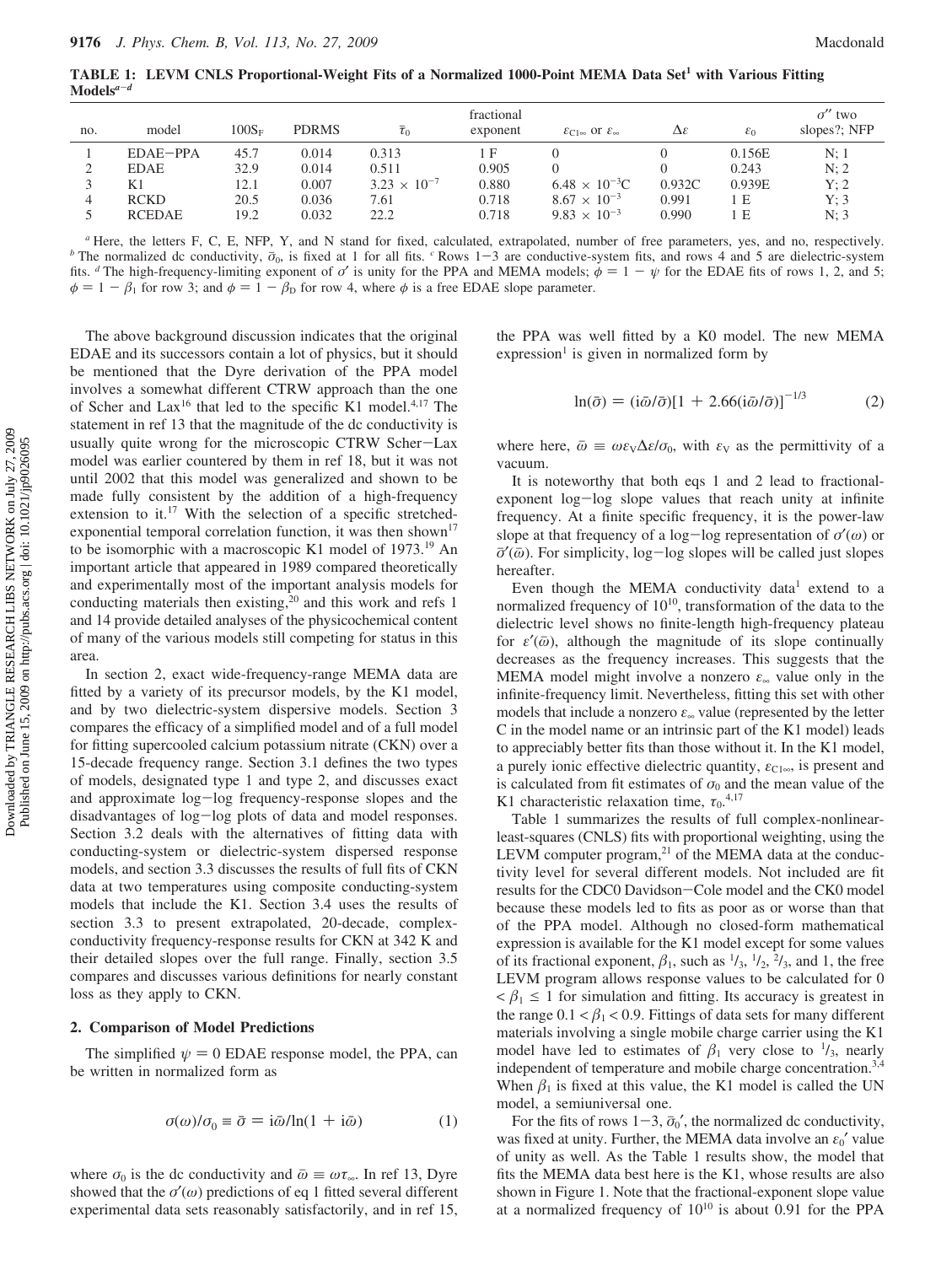

**Figure 1.** Log-log comparison of normalized MEMA conductivity  $data<sup>1</sup>$  with K1 model fit results. Only 13 fit points are shown for each curve. The best CNLS fit was found with the normalized dc conductivity fixed at unity, and the effective vacuum permittivity was also set to unity for transformation to other immittance levels.

model and 0.88 for the MEMA model, remarkably close to the values from the EDAE and K1 fit results, respectively.

For simplicity, Figure 1 shows only 13 of the 1000 MEMA data points. Note that, for perfect fits, the open symbols should enclose the small solid-data-point symbols entirely symmetrically.<sup>8</sup> The three highest-frequency  $\bar{\sigma}'(\bar{\omega})$  K1-fit points deviate progressively from such perfection as the frequency increases. In addition, the row-3 K1-fit estimate of  $\varepsilon_0'$  is about 0.94 rather than the value of unity of the data. The log-log *<sup>σ</sup>*′′(*ω*j ) data curve involves two nearly straight-line regions, with that at lower frequencies approaching a slope of unity in the zero-frequency limit. It is noteworthy that the EDAE models of rows 1, 2, and 5 involve only a single virtually straight line.

The composite dielectric-response models of lines 4 and 5 require a frequency-independent dc conductivity in parallel (denoted by R in the model name and here fixed at unity) and a free parallel *ε*<sup>∞</sup> parameter for adequate fitting. When model elements are written together in the model name, with no separation, the present convention requires them to be in parallel, but when they are in series, they will be separated by a  $\cdot$  symbol. Thus, for the RCKD model, the R, C, and KD elements are all in parallel. The fit results presented in rows 4 and 5 are discussed in section 3.2.

When the MEMA data are restricted to their 644 lowerfrequency points, a maximum normalized frequency of  $10<sup>5</sup>$  is reached, together with a span of about 2.8 decades. One finds that fits of this data set with all models except the K1 model lead to  $100S_F$  values about one-half of those for the full data set and to different parameter estimates, particularly to smaller fractional exponent estimates. In contrast, those for the K1 model remain very nearly the same, a highly significant result.

If an exact data set is fitted by a single model that is fully appropriate for it, so that no systematic or random errors are present, then fitting involving any non-zero-length part of the data will yield perfect fits with the same very well determined parameter estimates. Even for experimental data with random errors, such behavior will be well approximated if the proper fitting model is employed. We see from the results presented in Table 1 that the K1 model yields not only the smallest values of  $100S<sub>F</sub>$  but also much smaller values of PDRMS, the rms value of the relative standard deviations of the free parameters of a fit. Even though the K1 model does not fit the MEMA data well in the highest-frequency region, the present results show that it is indeed close to being a useful and practical surrogate for the MEMA model. This finding is valuable because the

MEMA model is impractical for CNLS fitting of experimental data, whereas fitting with the CK1 model is straightforward using the free LEVM computer program.

## **3. Illustration of Real-World Fitting Problems**

**3.1. Aspects of Modeling and Analyzing Experimental Frequency-Response Data.** Most experimental data are not measured at such low temperatures that the low-temperature limit modeled by the MEMA is necessarily a good approximation. In addition, within the usual experimental frequencyresponse data window, most *σ*′(*ω*) results increase by only two or three decades from their  $\sigma_0$  dc values, and many of them involve a high-frequency-limiting slope very close to  $\frac{2}{3}$ , as in the UN model.<sup>4,22</sup> For data extending to terahertz frequencies, however, the slope can exceed  $\frac{2}{3}$  and can reach values near 2 before a zero-slope plateau appears.<sup>14,17</sup>

Further, data that extend to low enough frequencies usually show significant electrode polarization effects involving partial or complete blocking of mobile ions, and it is then often found that a composite model involving a CUN and a series constantphase element (SCPE), denoted here by the characters SC in a composite-model name and sometimes in earlier work by just S, usually leads to good fits over the entire available frequency region. CPE response, often associated with microscopically rough electrodes, can be expressed as  $\sigma_{SC} \equiv \varepsilon_{V}A_{SC}(i\omega)^{\gamma_{SC}}$ , with  $0 < \gamma_{SC} \le 2$ , and it reduces to an ideal capacitance for  $\gamma_{SC} =$ 1,22 a situation with no loss at all, either constant or variable.

In the literature, there are many references to slope values of 0, 1, and 2 for experimental frequency-response data, values often characterized as "exact". In fact, an ideal resistor can lead to an exact zero slope for  $\sigma'(\omega)$ , and an ideal capacitor involves a slope of exactly 1 for  $\sigma''(\omega)$ , both apparent for conductivesystem Debye response (Db0), for which they are in parallel. Although such ideal elements do not exist in nature, deviations from their responses for real elements are usually small enough to neglect. Nevertheless, exact conductivity-slope values of 0, 1, and 2 are generally present for other models and for experimental data only as low- or high-frequency limiting values, as discussed below.

An example is provided by the dielectric Debye response model (DbD), one comprising a resistor and capacitor in series. For specific quantities, consider a frequency-independent realpart conductivity,  $σ<sub>Db</sub>$ , in series with a frequency-independent relative permittivity,  $\varepsilon_{\text{Db}}$ , whose time constant is  $\tau_{\text{Db}} \equiv \varepsilon_{\text{V}} \varepsilon_{\text{Db}}$  $\sigma_{\text{Db}}$ . The corresponding Debye response at the conductivity level is then  $\sigma_{SDb}(\omega) = \sigma_{Db}(i\omega\tau_{Db})/(1 + i\omega\tau_{Db})$ , which leads to a highfrequency  $\sigma'_{SDb}(\omega)$  plateau with a slope of zero at infinite frequency and to a slope approaching 2 for  $\omega \tau_{\text{Db}} \ll 1$ . Although the slope reaches 2 only at zero frequency, when  $\omega \tau_{\text{Db}} < 0.1$ , it will be difficult to distinguish the slope from 2.

There are two principal approaches to comparing data with a theoretical response model. In the first, designated type 1 here, one that is often employed to demonstrate the applicability of a model, the model is compared with data in the form  $\sigma'(\omega)$ , usually in a log-log plot, such as that part of Figure 1. In such cases, it is often not stated how the comparison was made, whether the real part of a CNLS fitting is being shown, or just an NLS fit result, or neither. Usually, numerical estimates of the values of the model parameters and their uncertainties are unmentioned, and no statistical measure of the fit quality is provided; rarely are other models used for fitting comparisons. It is often deemed adequate to demonstrate that the model datapoint predictions are close to those of the data in the log-log plot, then usually termed a good or excellent fit.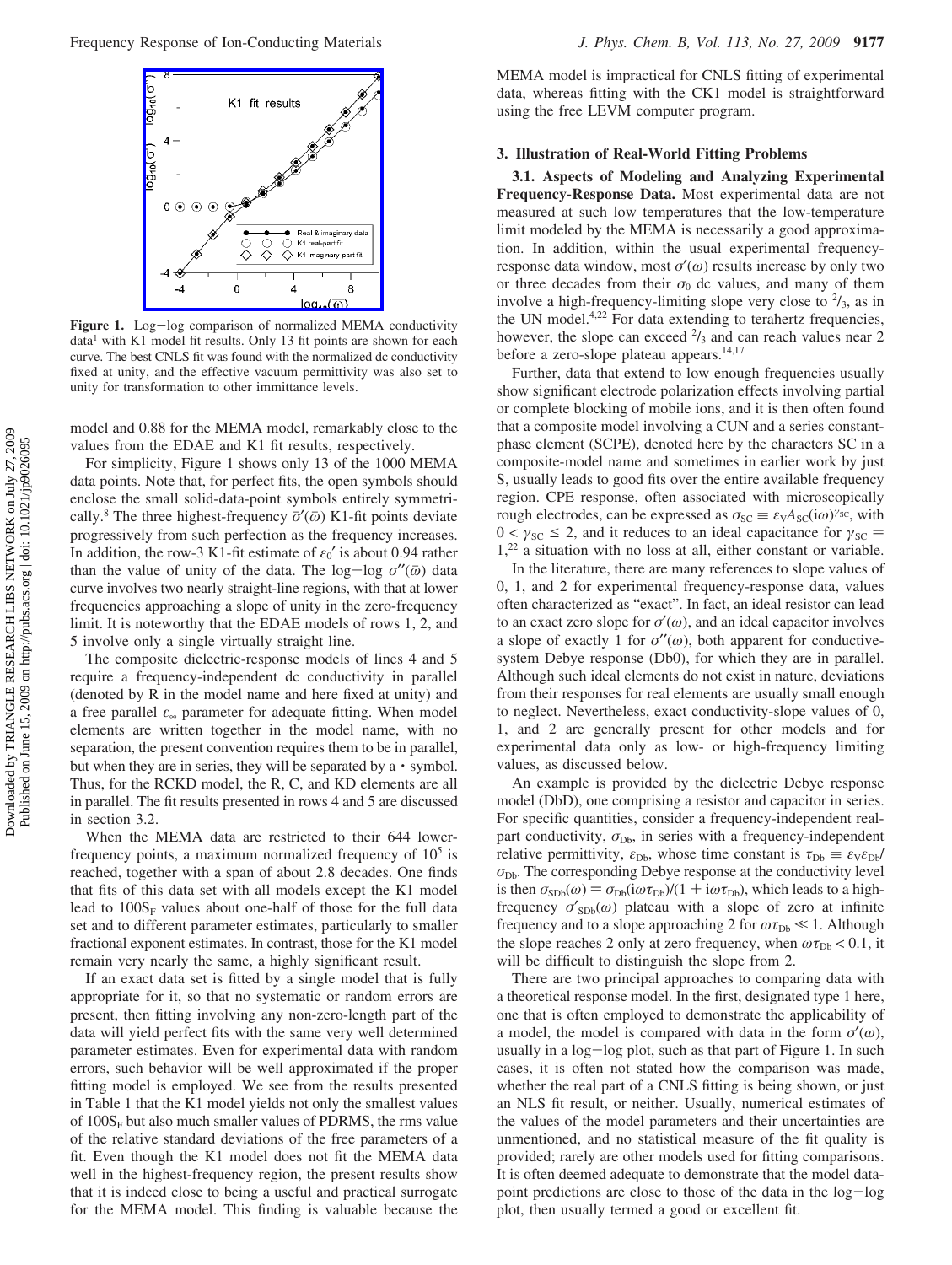However, log-log plots are noted for their ability to gloss over and hide small deviations, a defect somewhat ameliorated by the procedure used here in Figure 1.8 Examples appear below. Further, presentation of a log-log *<sup>σ</sup>*′(*ω*) fit plot alone does not make it clear whether corresponding *σ*′′(*ω*) fit results were also obtained from either a CNLS or NLS fit. If not CNLS, *ε*(*ω*) fits are unavailable to estimate dielectric parameter values. Finally, CNLS fitting of data by a plausible physical model that itself satisfies the Kronig-Kramers transform relations might allow one to assess whether the data also satisfy these relations when random errors are minimal. In summary, type-2 analyses use CNLS fitting; provide model parameter estimates and their uncertainties, measures of fit quality; and often include comparison of the adequacy of two or more models of interest, as in the present work.

**3.2. The Maxwell Alternative.** In a recent article, fits of a  $0.35Li<sub>2</sub>S \cdot 0.65GeS<sub>2</sub> 258 K$  data set were carried out to compare the appropriateness of fits with a conductive-system CUN·SC model and a dielectric-system RCKD · SC model.<sup>23</sup> This work also demonstrated the incorrectness of the use of the K1 model alone for data fitting, as in ref 19. The  $RCKD \cdot SC$  model involves a nondispersed parallel dc resistivity associated with mobile ions (R); the usual parallel  $\varepsilon_{\infty}$  limiting dielectric constant (C); and the KD model, one involving a distribution of dielectric relaxation times.<sup>6</sup> Although it might seem strange to fit data usually taken to involve only dispersion arising from a distribution of resistivity relaxation times instead with an approach involving only dielectric dispersion, Maxwell's equations preclude discrimination between conductive and displacement currents by external measurements.<sup>8,24</sup> Further, the fits led to the large value of  $\varepsilon_{\infty} \approx 42.6$ , one that might involve ion pairs, structures that contribute little or no long-distance hopping response at constant temperature.

The above comparison showed that both dielectric and conductive composite models yielded good fitting results that varied very little with which of the four immittance levels was where fitting was carried out, an important criterion for appropriate models. Further, although the  $RCKD \cdot SC$  fits led to slightly smaller  $S_F$  values, they involved two more free fitting parameters than did the conductive-system CUN · SC fit, and most important, the estimated relative standard deviations of two of the five RCKD · SC parameters were appreciably larger than those of any of the three  $CUN \cdot SC$  ones. These results, although not conclusive, suggested that the assumption of resistivity dispersion was superior to that of dielectric dispersion for that data set. Table 1 presents a similar comparison between the K1-fit results of the MEMA data and the dielectric-system RCKD and RCEDAE fits of rows 4 and 5. Here, as expected, both the  $S_F$  and PDRMS results for the latter fits are much inferior to that using the K1 model.

**3.3. Alternate Analyses of Very Wide Range CKN Data.** Recently, two analyses of supercooled  $0.4Ca(NO<sub>3</sub>)<sub>2</sub> \cdot 0.6KNO<sub>3</sub>$ (CKN) data sets have appeared in the literature.7,25 Although I was unfortunately unaware of the analyses of ref 25 and its predecessors<sup>26,27</sup> when writing ref 7, the analyses of ref 7 are completely independent of the earlier work, thus involving both negative and positive features. The data sets used in the earlier works were generated by the group of Professor K. Funke, and those analyzed in ref 7 were kindly provided by Dr. P. Lunkenheimer. Both data sets involved a range of temperatures above  $T_g \approx 333$  K, and special attention and analysis were devoted to the 353 K results of ref 25 and to the 342 K results of ref 7. Here, we thus compare some of the type-1 353 K analysis results with updates of the type-2 342 and 361 K results



Figure 2. Log-log plots of real and imaginary 342 K CKN conductivity data parts versus frequency compared with the composite model-B CNLS fit results summarized in Table 2. Here and elsewhere, *σ<sup>n</sup>* is 1 S/cm, and *ν<sup>n</sup>* is 1 Hz.

of ref 7. Although the identity of the mobile ions in CKN was not discussed in ref 25, earlier work cited in ref 7 identified those with the largest mobilities as  $NO_3^-$  and  $K^+$ , with dynamical heterogeneity present.

Figure 2 shows the results at the conductivity level of a type-2 fit of the nearly 15 decade 342 K data set, and specific fit results are summarized in Table 2. Two slightly different composite models were used for fitting, with these models defined in the Table 2 footnote. Many parameters are needed in such models in order to properly represent the many physicochemical processes present in such an extended data set. Model B, expressed by  $[C(R_i \cdot K1)] \cdot [G_p(SC \cdot R_{pl}) \cdot C_s]$ , is a simplification and improvement of the model used in ref 7 (10 free parameters here rather than 11). Because only wide-range resistivity- and electric-modulus-level plots were included in ref 7, here, we concentrate on complex conductivity and relative permittivity plots. For simplicity, the symbols in the names of models A and B are expressed in terms of resistors, capacitors, and fitting models, but they are explicitly defined in specific form in column 3 of Table 2.

The full meaning of the model-B name is a capacitance C in parallel with the series combination of a resistor  $R_i$  and the K1 fit model, all in series with a conductance  $G<sub>P</sub>$ , itself in parallel with the series combination of the SC CPE model and a plateau resistance  $R_{\text{pl}}$ , and finally a blocking capacitance  $C_{\text{S}}$  in series with the rest of the model. Model A differs from model B only in its Debye DbD element, one that represents vibrational effects above about 10 GHz and leads to a high-frequency-limiting plateau in  $\sigma'$ . The series elements C<sub>Db</sub> and R<sub>Db</sub> of model A are closely equivalent to the model-B C ( $\varepsilon_{D\infty}$ ) and R<sub>pl</sub> elements, but the placement in model B of this resistance differs from that in model A.

Because the PDRMS value obtained from model-B fitting is appreciably better than that obtained with model A, we deal only with the latter. Note that the epsilon estimates of rows  $9-12$  of Table 2 are those of the model without any electrode contributions. Thus,  $\varepsilon_{\infty} = \varepsilon_{C1\infty} + \varepsilon_{D\infty}$ , and  $\varepsilon_0 = \varepsilon_{C10} + \varepsilon_{D\infty}$ . The main electrode polarization elements of models A and B are those denoted by  $SC$  and  $C_S$ .

If we specify values of the statistical fit measures  $S_F$  and PDRMS in the form S/P, then for model-B fits with the usual K1 model or with the K1 model replaced by the DC1, DC0, or EDAE, one finds the values 0.045/0.026, 0.056/0.045, 0.085/ 0.064, and 0.084/0.047, respectively. These results demonstrate the superiority of the present model-B choice involving dispersive K1 response. Its  $S_F$  value of 0.045 is satisfactory for a fit covering nearly 15 decades of relatively noisy data.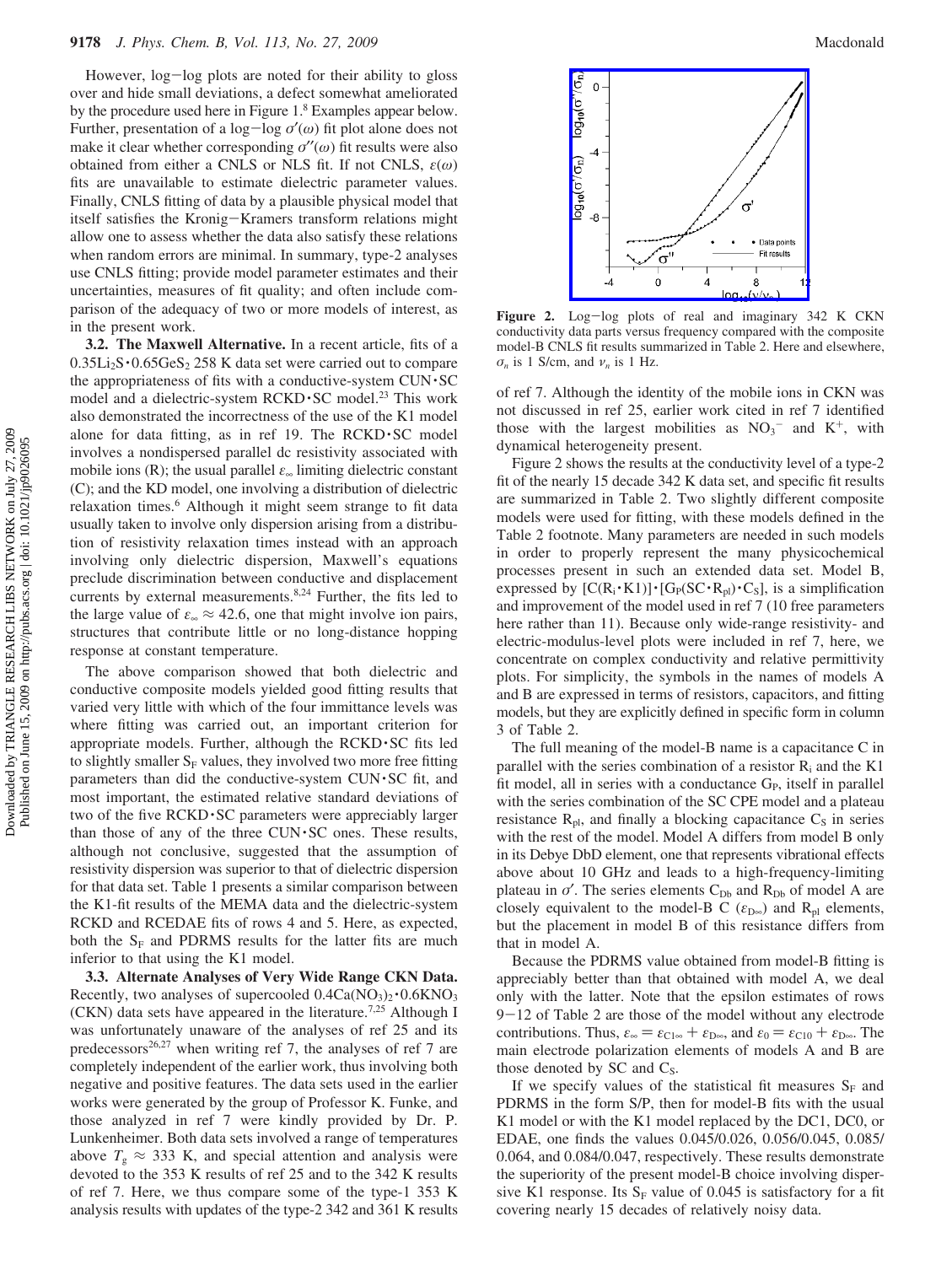**TABLE 2: LEVM CNLS Proportional-Weight Fit Results of CKN Data***<sup>a</sup>*

|     | fit quality           |                                                            | model A                       | model B                         |                              |  |
|-----|-----------------------|------------------------------------------------------------|-------------------------------|---------------------------------|------------------------------|--|
|     | measures and model    | actual parameter                                           |                               |                                 |                              |  |
| no. | parameters            | symbols                                                    | $T = 342 \text{ K}$           | $T = 342 \text{ K}$             | $T = 361 \text{ K}$          |  |
|     | $S_F$                 |                                                            | 0.0449                        | 0.0448                          | 0.0363                       |  |
|     | <b>PDRMS</b>          |                                                            | 0.0486                        | 0.0259                          | 0.0421                       |  |
| 3   | $C_{Db}$ or $C$       | $\varepsilon_{\text{Db}}$ or $\varepsilon_{\text{Do}}$     | 8.1660.004                    | 8.210 0.004                     | 8.66510.005                  |  |
|     | $R_{Db}$              | $\rho_{\text{Db}}$ , $\Omega$ -cm                          | 0.07720.013                   |                                 |                              |  |
| 5   | $R_i$                 | $\rho_i$ , $\Omega$ -cm                                    | 24.3010.092                   | 26.6810.048                     | 3.05310.077                  |  |
| 6   | K1                    | $\rho_{C10}$ , $\Omega$ -cm                                | $1.37 \times 10^9$   0.014    | $1.37 \times 10^{9}$  0.014     | $1.19 \times 10^{6} 0.010$   |  |
|     | K1                    | $\tau_{C10}$ , S                                           | $6.18 \times 10^{-6}$  0.102  | $4.86 \times 10^{-6} < 10^{-4}$ | $1.44 \times 10^{-8}$  0.035 |  |
| 8   | K1                    | $\beta_1$                                                  | 0.294 0.016                   | 0.28610.005                     | $0.319 < 10^{-4}$            |  |
| 9   | K <sub>1</sub> , calc | $\varepsilon_{C1\infty}$                                   | 0.519                         | 0.467                           | 0.969                        |  |
| 10  | K <sub>1</sub> , calc | $\varepsilon_{C10}$                                        | 8.470                         | 8.722                           | 11.43                        |  |
| 11  | model                 | $\mathcal{E}_{\infty}$                                     | 8.685                         | 8.677                           | 9.634                        |  |
| 12  | model                 | $\varepsilon_0$                                            | 16.64                         | 16.93                           | 20.10                        |  |
| 13  | $G_{P}$               | $\sigma_{\rm P}$ , S/cm                                    | $7.18 \times 10^{-10}$  0.027 | $7.20 \times 10^{-10}$ 0.027    | $3.78 \times 10^{-6}$  0.028 |  |
| 14  | $R_{pl}$              | $\rho_{\rm pl}$ , $\Omega$ -cm                             |                               | 0.076910.009                    | 0.034510.030                 |  |
| 15  | <b>SC</b>             | $A_{\rm SC}$                                               | $1.35 \times 10^{3}   0.040$  | $1.36 \times 10^{3}   0.039$    | $1.02 \times 10^5$   0.083   |  |
| 16  | <b>SC</b>             | $\gamma_{SC}$                                              | 0.891 0.002                   | 0.891 0.002                     | 0.72010.004                  |  |
| 17  | $C_{S}$               | $\varepsilon_{\rm S} \equiv C_{\rm S}/\varepsilon_{\rm V}$ | $1.21 \times 10^{6}$  0.044   | $1.21 \times 10^{6}$ 0.044      | $8.43 \times 10^5$   0.043   |  |

*a* Nomenclature: AB indicates circuit elements A and B in parallel, and A ·B denotes those elements in series. PlU designates a parameter value and its relative standard deviation (RSD) uncertainty. Model A is represented by  $[(R_i \cdot K1)DbD] \cdot [G_PSC) \cdot C_S]$ ; model B is represented by  $[{\bf C}({\bf R_i \cdot K1})] \cdot [{\bf G}_P({\bf S}{\bf C} \cdot {\bf R}_p) \cdot {\bf C}_S]$ .  $S_F$  is the RSD of fit residuals, and PDRMS is the rms value of the RSDs of the free fit parameters. The dielectric Debye model (DbD) here involves  $C_{Db} \cdot R_{Db}$ .

It is of interest to compare the results of replacing the K1 expression in model B with the UN one, where  $\beta_1$  is fixed at  $\frac{1}{3}$ . For the 342 and 361 K data sets, the S/P results are 0.048/ 0.035 and 0.036/0.044, respectively. Because the 361 K  $\beta_1$ estimate is already very close to  $\frac{1}{3}$  with the K1 model, its UN fit results are little changed, with a slightly smaller  $\varepsilon_{C1}$ <sup>∞</sup> estimate of 0.965. For the 342 K data, however, the replacement leads to an appreciably larger estimate of  $\tau_{C10}$  and to the much larger  $\varepsilon_{C1}$ <sup>o</sup> value of 8.77, emphasizing the greater appropriateness of the K1 choice for this temperature.

Incidentally, in refs 25 and 26, it is stated that the CKN data sets presented there are consistent with those of Lunkenheimer and his group, the ones used here.<sup>7</sup> In fact, however, the 343 K<sup>27</sup> and 353 K<sup>25,27</sup>  $\sigma'(\omega)$  data plots show no trace of the relatively small jog apparent at about 1 Hz in the corresponding Figure 2data curve. It is associated with the  $G_P(\sigma_P)$  term in the model, one comparable in size to the K1-model dc conductivity  $\sigma_{C10} = 1/\rho_{C10}$ . Although the jog is invisible in a log-log plot of the present 361 K data (not included here), Table 2 shows that  $\sigma_{\rm P}$  is still well determined at that temperature. There is no analog of this quantity in the modeling approach of ref 25. Unlike the present analysis, that of ref 25 includes no account of electrode polarization and no plots of *σ*′′(*ω*). As demonstrated in Figure 2, such effects are much more evident in *σ*′′(*ω*) log-log response curves than in *<sup>σ</sup>*′(*ω*) ones. Further, as discussed in the following section, they can play a role not only at low frequencies but in modeling at higher frequencies as well.<sup>28</sup>

It is significant that, for the present 342 K CKN data set, involving a  $\sigma'(\omega)/\sigma_0$  span of more than nine decades, a CK1 fit of a limited-range, modulus-level part of it, extending a few decades beyond the peak of its  $M''$  response, led to a  $\beta_1$  estimate of only about  $0.16$ ,<sup>7</sup> reminiscent of the row-3 K1 fit of MEMA data shown in Table 1. However, the present Table 2 fits of the full data sets involve very well determined estimates of  $\beta_1$  of about 0.29 for 342 K and increasing to about 0.32 at 361 K, nearly the UN value of  $\frac{1}{3}$ . The approach toward  $\frac{1}{3}$  at higher temperatures might be a consequence of changes in microscopic heterogeneity. These results suggest that, when fits of limitedrange experimental data yield  $\beta_1$  estimates below about 0.2, such values should be suspect and not necessarily related to the extreme-disorder RBM behavior described by the MEMA model.

The main part of the ref-25 analysis model is termed the MIGRATION concept (MC). Here, MIGRATION stands for "mismatch-generated relaxation for the accommodation and transport of ions". Like nearly all conductive-system models, it involves both forward and backward hopping.29 Also, like RBM models, in the absence of a high-frequency plateau, it leads to a *σ*′ slope that reaches a limiting infinite-frequency value of 1. Usually, however, it involves an approach to a zero-slope plateau.

It is interesting that the 353 K log-log type-1  $\sigma'(\omega)$  MC approach shown in Figure 4a of ref 25 appears good up to nearly 10 GHz, the end of the hopping part of the data, equivalent to the part up to about 1 GHz in the present plot of Figure 2. The higher frequency part of the data in Figure 4a of ref 25, identified as vibrational response, appears to be fitted there by a line of slope 2. Finally, although it is concluded in ref 25 that no NCL behavior is present in CKN, for some other materials it was found necessary to add to the MC a nontranslational empirical expression with slope near 1 to represent the data between its vibrational segment and hopping region.27,30 These results and conclusions are further discussed in the next section.

All analysis models are necessarily idealized and thus approximate. In addition, there are empirical elements in both the MEMA and MC models. Although the extended Scher-Lax CTRW model, in the form of the  $K1$ ,<sup>17</sup> is a Hartree approximation to the RBM, as already mentioned, it has, perhaps uniquely, been derived by both macroscopic and microscopic approaches,17,19 and it has also been found to fit data for a wide variety of materials better than other models in type-2 fits.

Because the K1 and UN theoretical models have been found to be so generally applicable for disordered solids and even single crystals and supercooled liquids, it is worth mentioning that they involve diffusion in a medium with randomly distributed static trapping sites. Although the original 1973 microscopic Scher-Lax model<sup>16</sup> involves a general correlation function not specified there to be of SE form, an SE was a part of the 1973 modulus-formalism macroscopic model<sup>19</sup> and was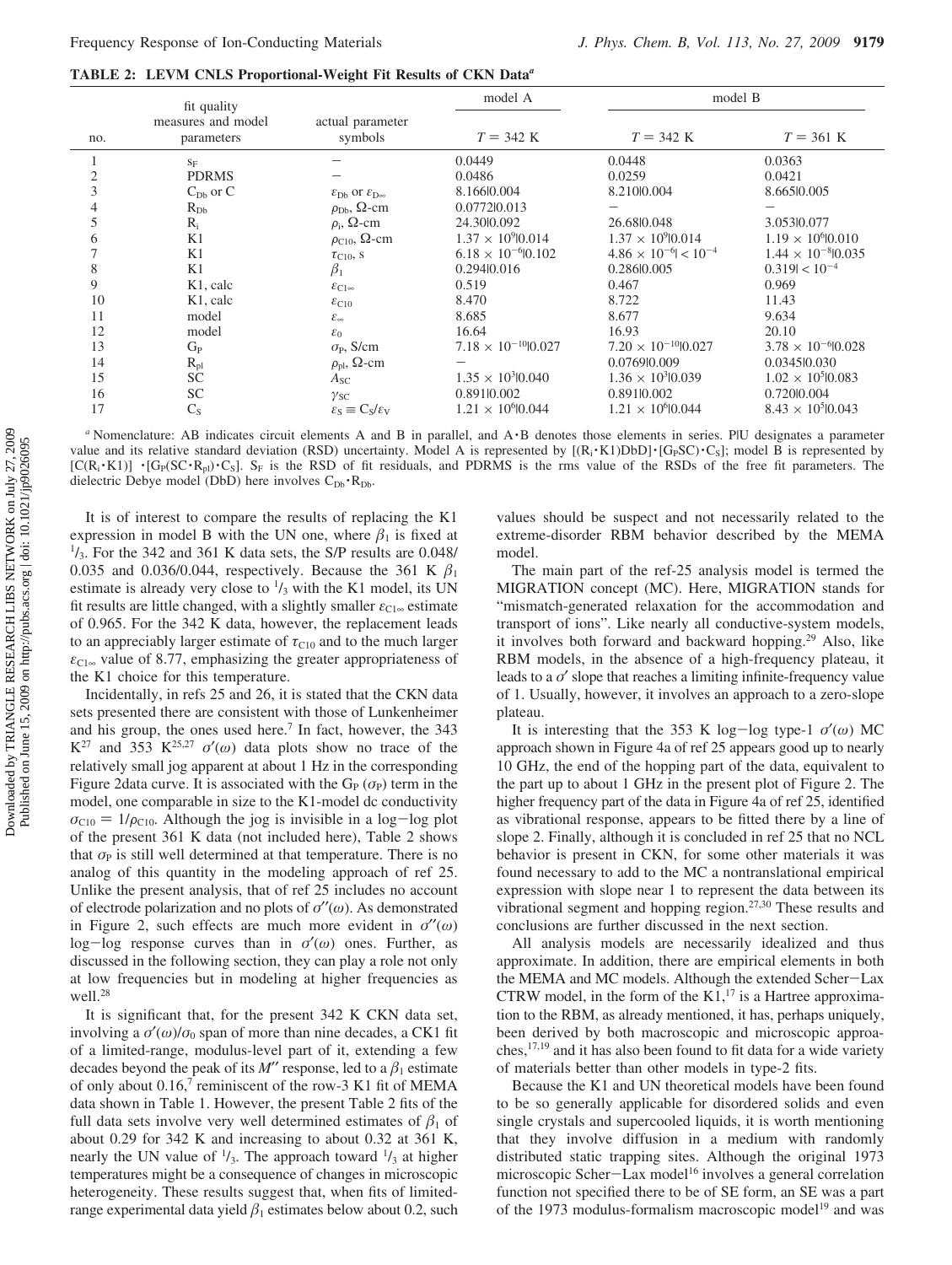first introduced into the extended CTRW Scher-Lax model in 2002, thus making it isomorphic with the macroscopic K1 one.<sup>17</sup> Meanwhile, in 1982, Grassberger and Procaccia showed that, for diffusion in a medium with randomly disordered static traps, asymptotic temporal SE behavior appeared with a  $\beta$  exponent given by  $d^*/(d^* + 2)$ , where  $d^*$  is the dimension of the configuration space in which diffusion occurs.<sup>31</sup> Finally, this same result, applied to the K1 model, was shown in 2005 to be a simple consequence of topological constraint theory.4,32

As mentioned in ref 25, conductive-system data sets for many materials have been found to satisfy a time-temperature superposition principle that implies a temperature-independent shape, mechanism, or model in the frequency domain. In the hopping regime before any high-frequency plateau becomes apparent, when the UN model is found to fit the data well, it satisfies this requirement, and in addition, it is independent of mobile-ion concentration over a wide range.<sup>3,4</sup> Because CKN undergoes an Arrhenius-to-fragile shape transition around 375 K,<sup>25,26</sup> the MC model does not directly satisfy time-temperature superposition over the full range from just above  $T<sub>g</sub>$  to 393 K.

There is one parameter discussed in ref 25 common to both MC and K1 fits, namely, *ε*∞. For the 353 K data set, its lower and upper limits are stated to be 9.75 and 10.5. If one makes the reasonable assumption that a linear interpolation between the 342 and 361 K estimates of *ε*<sup>∞</sup> listed in Table 2 is adequate, one finds a value of about 9.23 at 353 K, somewhat below the lower limit above, but probably more accurate than it.

Yet, the matter is actually more complicated here. The present models include no  $n^2$  limit for  $\varepsilon_{D\infty}$ , and thus, at sufficiently high frequencies, that part of  $\varepsilon'(\omega)$  associated with  $\varepsilon_{D\infty}$  begins to decrease toward zero with a time constant of  $\tau_{\text{pl}} \equiv \varepsilon_{\text{V}} \varepsilon_{\text{D} \infty} \rho_{\text{pl}}$ . Similarly, the  $\varepsilon_{\text{Cl}\infty}$  contribution to  $\varepsilon'(\omega)$  begins to decrease with a time constant of  $\tau_{\text{Cl}\infty} \equiv \varepsilon_{V} \varepsilon_{\text{Cl}\infty} \rho_{I}$ . For the 361 K data of Table 2, the frequencies corresponding to these quantities,  $v_{C1\infty}$  and  $v_{\text{pl}}$ , are about 6.0  $\times$  10<sup>11</sup> and 6.1  $\times$  10<sup>12</sup> Hz, respectively, whereas for the 342 K data, they are about  $1.4 \times 10^{11}$  and 2.8  $\times$  10<sup>12</sup> Hz. Thus,  $\varepsilon_{\infty} = \varepsilon_{C1\infty} + \varepsilon_{D\infty}$  first begins to decrease, and then a decade higher, the contribution of *ε*<sup>∞</sup> decreases as well.

These results clearly demonstrate that the so-called vibrational response that leads to the plateau in  $\sigma'(\omega)$  and to its lowfrequency flank with a slope near 2 involves dielectric Debye response leading to the above expression for  $\tau_{\text{pl}}$ , with  $\varepsilon_{\text{D}\infty}$  and  $\rho_{\rm pl}$  in series. Thus, it properly does not involve  $\varepsilon_{\infty}$ , a quantity that includes ionic effects when  $\varepsilon_{C1\infty}$  is nonzero. Here,  $\varepsilon_{D\infty}$  is a purely dielectric quantity closely proportional to temperature and probably involving induced dipoles but not ions or even ion pairs. In contrast, the thermally activated quantity  $\sigma_{\text{pl}} \equiv 1/\rho_{\text{pl}}$ is exactly the final  $\sigma'(\omega)$  plateau value. In ref 33, the authors consider disorder-induced far-infrared absorption in amorphous materials, a citation used in ref 25 to justify a slope of exactly 2 on the low-frequency flank, although it was specified as  $\leq$ 2 in ref 33. Further, they found that the flank response was temperature independent for most amorphous materials studied, not exactly the situation here for a supercooled liquid. They also suggested that their real-part conductivity data involved vibrational (possibly phonon) modes. The increase of both *ε*<sub>D∞</sub> and  $\sigma_{\text{pl}}$  with increasing temperature possibly suggests a corresponding increase in the number of effective modes.

Because Arrhenius behavior was found for the temperature range of the present data,<sup>25</sup> we can use the 342 and 361 K results listed in Table 2 to obtain preliminary approximate estimates of activation energies. For  $\rho_{C10}/T$ ,  $\tau_{C10}$ ,  $\langle \tau_{C10} \rangle$ ,  $\rho_i$ ,  $\rho_p$ ,  $\rho_{pl}$ ,  $A_{SC}$ , and  $T\varepsilon_{C1\infty}$ , one obtains the following activation energies in electronvolts: 4.26, 3.26, 3.79, 1.19, 5.14, 0.44, -2.38, and

 $-0.33$ , respectively. Although the series quantities  $\rho_{C10}$  and  $\rho_{P}$ are somewhat comparable in size, the appreciable difference in their estimated activation energies suggests that they might involve mobile charge species in different ways.

Because  $\rho_{C10}$  is so much larger than  $\rho_i$  here, the expression for  $T\varepsilon_{C1\infty}$  that includes  $\Delta \rho$  (ref 6, eq 6) reduces here to the usual expression

$$
T\varepsilon_{\text{Cl}\,\text{ss}} = (\langle \tau_{\text{Cl}0} \rangle / \varepsilon_{\text{V}}) / (\rho_{\text{Cl}0} / T) \tag{3}
$$

with high accuracy, where  $\langle \tau_{C10} \rangle \equiv [\tau_{C10}/\beta_1] \Gamma(1/\beta_1)$  and  $\Gamma$  is the Euler gamma function. In many thermally activated situations with a single species of mobile charge, one finds that the two temperature-dependent terms on the right side of eq 3 have equal activation energies and then  $T\varepsilon_{C1\infty}$  is not thermally activated and depends directly on the mobile charge density, nearly temperature independent if fully dissociated. Here, however, with two or more species of mobile charge,  $T\varepsilon_{C1\infty}$ exhibits an activation energy about equal to the difference between those of eq 3 within their likely uncertainties.

A final anomaly is the relatively large decrease in the blocking specific capacitance, C<sub>S</sub>, with increasing temperature apparent in Table 2. Its model-B value is about 0.1 *µ*F/cm, not unreasonable for a double layer. Simple double-layer capacitance is proportional to the square root of the mobile charge number divided by the absolute temperature. The decrease associated with the direct change from 342 to 361 K amounts to only a factor of about 0.97, leaving a factor of about 0.5 to be explained if the remainder is attributed to a decrease of mobile charge. Although many more complex expressions for double-layer effects are available (e.g., ref 34), they do not lend credence to such a decrease.

**3.4. Extended-Range 342 K CKN Responses and Slopes.** The results in Table 2 and the discussion in section 3.3 illustrate how much more can be learned from a full type-2 data analysis than from a conventional type-1 approach. However, even when a good type-2 fit of an available data set has been obtained, there is still more to be learned. A CNLS fit of data filters and smoothes noise; thus, the fit model and its estimated parameters can be used with a new extended-range data set to calculate the exact response of the model over a wider extrapolated range.

Although all extrapolation is necessarily somewhat uncertain, extrapolation a few decades beyond the original data range at both ends can lead to new insights about responses intrinsic in the model, and probably in the data as well, ones not evident for the original data range. Further, because of the smoothing effect of model fitting, one can readily calculate the associated slope response over the new range even when the original data, such as the present CKN data sets, are noisy and preclude meaningful slope calculation by point-to-point numerical differentiation. Slope results are shown in Figure A.4 of ref 35, and derivatives of the data were employed for slope and parameter estimation in ref 36.

Figure 3 shows exact, extrapolated model-B 342 K CKN *σ*′ log-log frequency response over the range from  $10^{-5}$  to  $10^{15}$ Hz compared to the limited-range original data points. The extended-range data involved 10 points/decade. In addition to the full model response, those of various parts of the full composite fitting model are included in the figure as well. In particular, we see that addition of the series  $R_i$  parameter to the CK1 model leads to a response region with a slope approaching 2 until a plateau is reached. $17$  Further, the full model without the series  $R_i$  and  $R_{pl}$  resistive parameters leads to excellent agreement with the data up to about 1 GHz, thus including the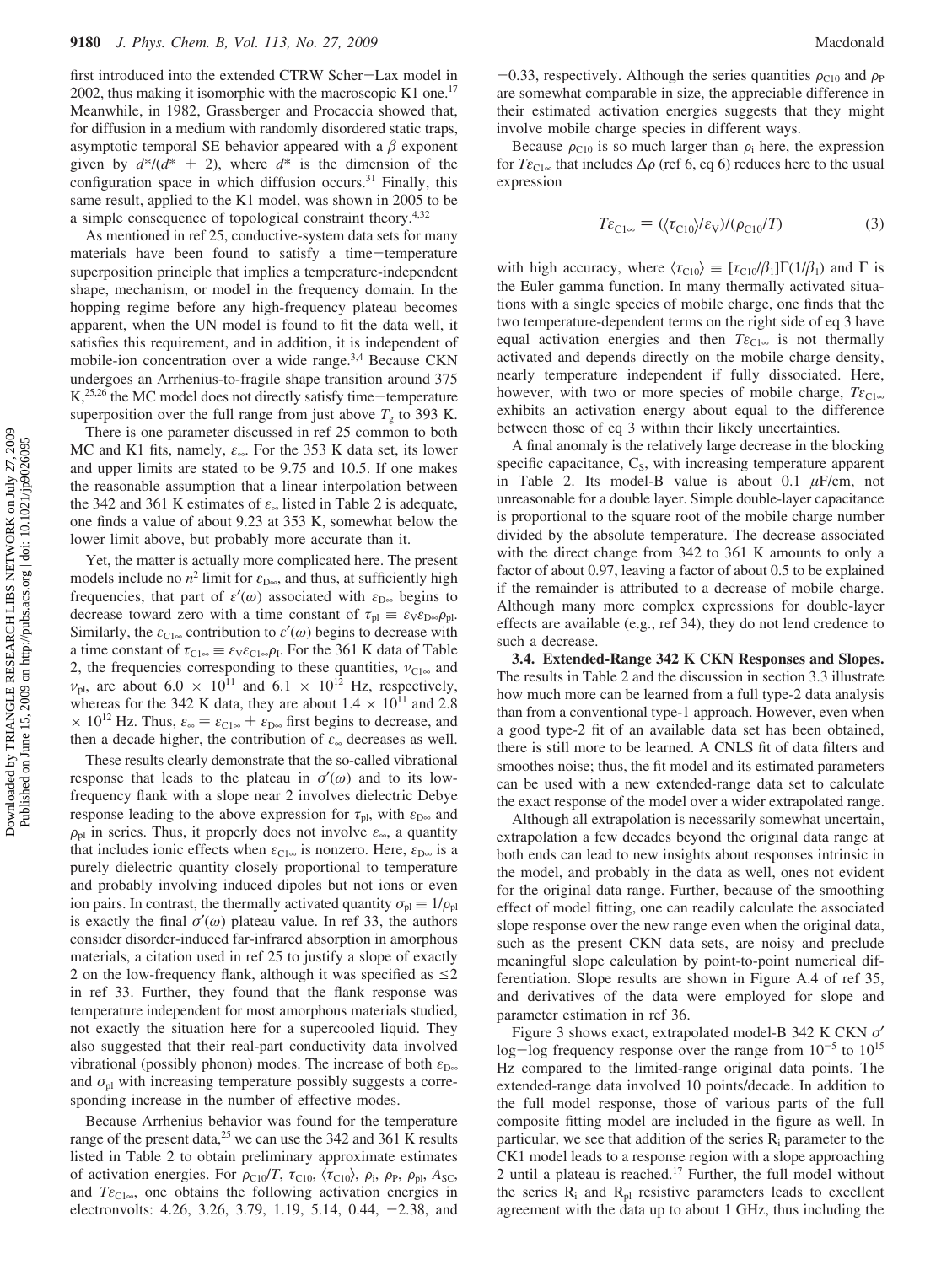

**Figure 3.** Log-log plot of exact *<sup>σ</sup>*′ frequency response calculated from the parameter values of the model-B fit of 342 K CKN data over an extended frequency range of 20 decades. The original data points are included, as well as the individual responses of various parts of the full model.



Figure 4. (a) Log-log plots of exact extended-range real and imaginary model-B 342 K CKN conductivity responses versus frequency. (b) Slopes calculated from the results in part a.

region between about  $10^7$  and  $10^9$  Hz with an apparent slope near 1. This response is dominated by SC-model contributions and is further discussed in the next section.

Comparison in Figure 3 of the extended-range response with the original data points shows nothing surprising except possibly the difference between the  $R_iCK1$  and full-model high-frequency plateau positions. A similar plateau response appeared for the MC-model 353 K CKN fit.<sup>25</sup> Nevertheless, slope calculation leads to some unanticipated results.

Figures 4 and 5 show full extended-range results for both complex conductivity and relative permittivity and for their calculated slopes. Because the original data points were included in some of the earlier graphs, they are also shown in Figure 5a. Although the slope results of Figures 4b and 5b are very similar and related by a simple equation, they are both included here to show limiting low- and high-frequency results. Note that the *ε*′′ peak appearing at about 7 THz in Figure 5a is similar to those for some other materials in the present frequency range that have been identified as boson peaks.7 Such peaks in vibrational spectra were ascribed by Elliott to phonon scattering caused by intrinsic density-fluctuation domains in amorphous materials.<sup>37</sup>



Figure 5. (a) Log-log plots of exact extended-range real and imaginary model-B 342 K CKN dielectric constant responses versus frequency. (b) Slopes calculated from the results in part a.

Unexpected results appearing in Figure 4b are that the *σ*′ slope in the region from about 10 GHz to 1 THz fails significantly to approximate the exact slope of 2 used in ref 25, and in addition, there are two peak values in the slope before it begins to decrease toward its zero plateau value. Evidently, the log-log *<sup>σ</sup>*′ curves of Figures 2 and 3 have too little resolution to provide a hint of such behavior. This is because the width of the data-point line in this region is determined by the scatter in the positions of the points, not primarily by their plotted size. The two peak slope values are about 1.57 and 1.72 at frequencies of  $5.3 \times 10^{10}$  and  $7.5 \times 10^{11}$ Hz, respectively. They are not associated with the use of a limited number of points because exactly the same results were obtained with data involving 40 points/decade.

We see from Figure 5b that the same double-peak slope behavior is apparent for the dielectric loss response as well. Very similar results, with somewhat smaller peak slope values, are also present for the present 361 K data. Even though *ε*′′ boson peaks have been observed before, no slope calculations of the present type have been included for the frequency region of such peaks; thus, it must remain somewhat uncertain whether the present double peak is real and possibly involves more than a single type of phonon states, or whether it is an artifact associated with the present composite fitting model and/or recalcitrant scatter in the data. The presence of the double peak for both temperatures seems to make it more likely, however, that it is an inherent characteristic of CKN response.

**3.5. Nearly Constant Loss Possibilities in CKN.** Although early work38 identified constant loss as a region of *ε*′′ independent of frequency and thus corresponding to a slope of 1 for the same region of  $\sigma'$ , when it was realized that such loss is physically impossible for a dispersive response model,  $39,40$  it was thenceforth usually called nearly constant loss (NCL) and often observed in the low-temperature region of the behavior of a particular material.<sup>3,5,22,28,39-42</sup> A more restrictive definition of NCL<sup>25</sup> is discussed below, and a recent summary of some of its possible origins appears in ref 43. NCL is important because its genesis has been the subject of much study and speculation, and its eventual resolution can therefore shed valuable light on material properties and behavior. One common explanation is that NCL involves the limited motion of ions at high frequencies caged by potential barriers where few if any ions escape the cage to hop. Some earlier summaries of work on NCL appear